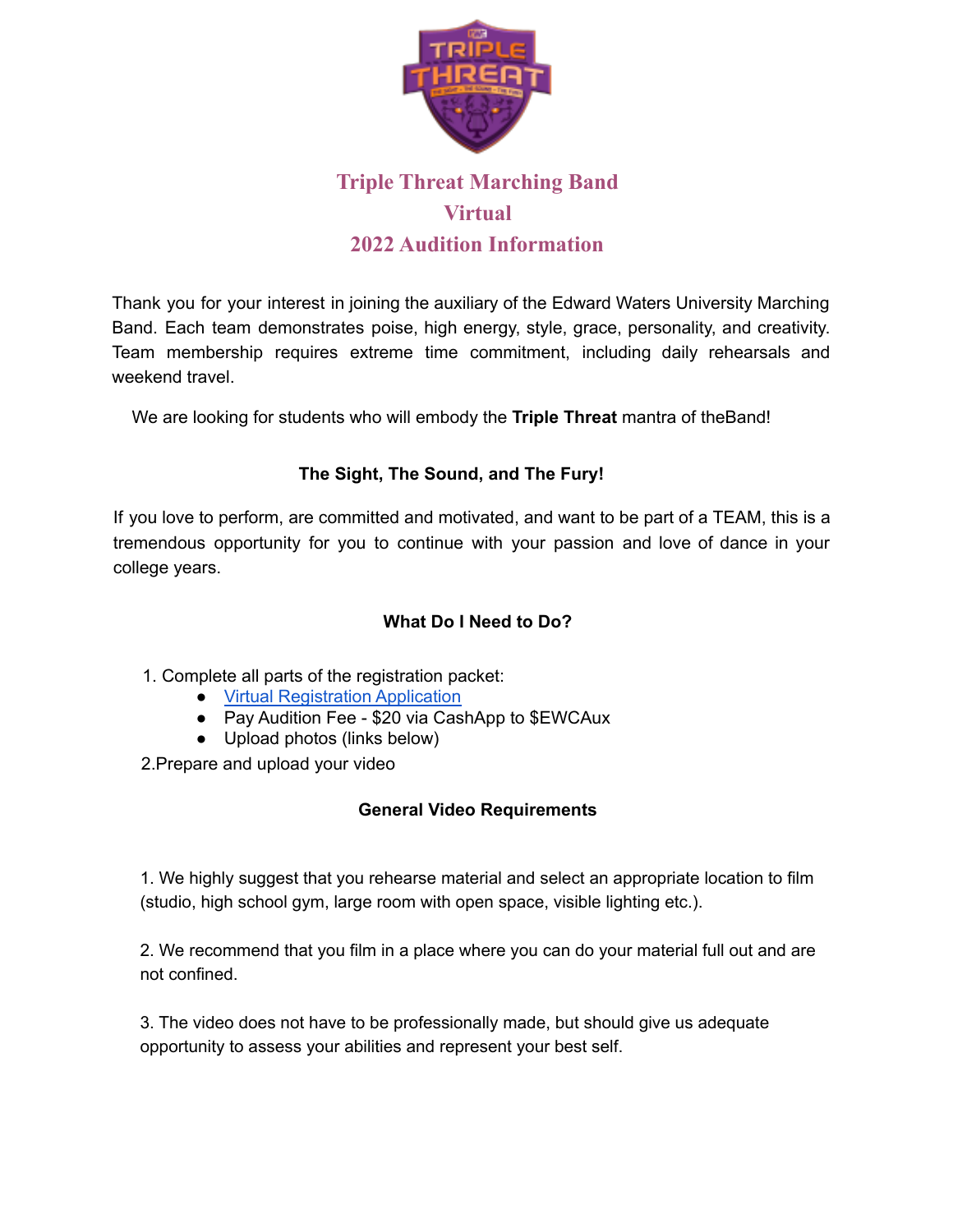#### **Purple Passion**

1. Applicant Intro: state your name and classification and the team you are auditioning for. This can be done with words or text.

2. Skills Demonstration as shown in demo video: You may also demonstrate any additional leap, turn, jump, and acro/tumbling skills during this portion.

3. Routine - A link will be sent to you with a demo routine. It must be learned, recorded and submitted via the link below. Video is not sent until the application fee is paid. All videos must be submitted by midnight on May 15th.

#### **Purple Thunder**

1. Applicant Intro: state your name and classification and the team you are auditioning for. This can be done with words or text.

2. Skills Demonstration as shown in demo video.

3. Routine - A link will be sent to you with a demo routine. It must be learned, recorded and submitted via the link below. Video is not sent until the application fee is paid. All videos must be submitted by midnight on May 15th.

### **Tiger Dolls**

1. Applicant Intro: state your name and classification and the team you are auditioning for. This can be done with words or text.

2. Routine - Routine should be between 1 min and 1 min and 30 seconds in length. Demonstrate your spinning and performance capabilities. You can use a routine that you already know or make something up.

| <b>Purple Passion Links</b> | <b>Purple Thunder Links</b> | <b>Tiger Doll Links</b>  |
|-----------------------------|-----------------------------|--------------------------|
| <b>Photo Submissions</b>    | <b>Photo Submissions</b>    | <b>Photo Submissions</b> |
| <b>Video Submissions</b>    | <b>Video Submissions</b>    | <b>Video Submissions</b> |
| <b>Application</b>          | Application                 | Application              |

## **Good Luck!**

**Any additional questions, please contact Auxiliary Coordinator / Dance Coach Tiffani Davis at EWCdance@gmail.com.**